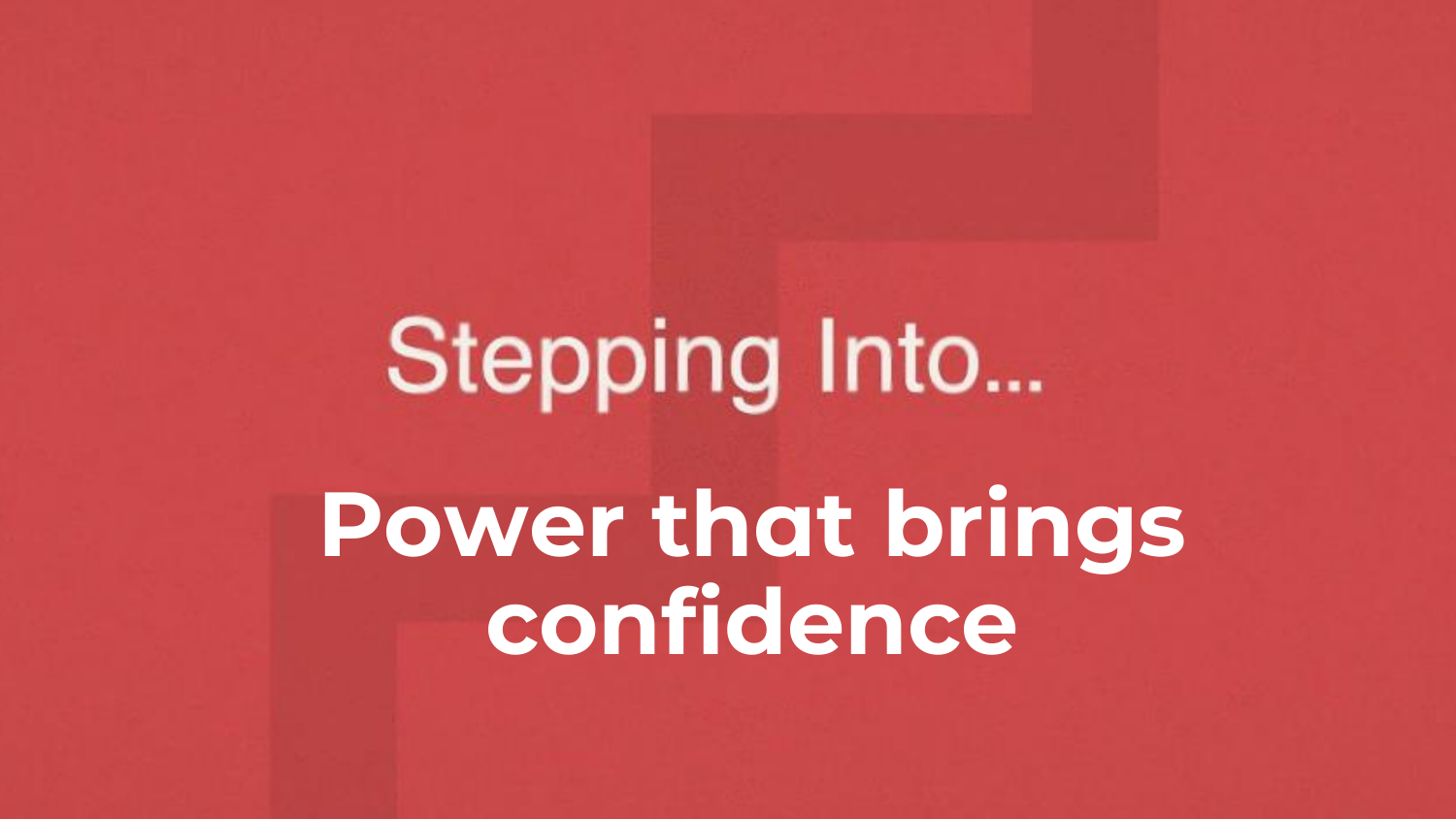### **Matthew 27:45-54**

**<sup>45</sup>** Now from the sixth hour until the ninth hour there was darkness over all the land. **<sup>46</sup>** And about the ninth hour Jesus cried out with a loud voice, saying, "Eli, Eli, lama sabachthani?" that is, "My God, My God, why have You forsaken Me?" **<sup>47</sup>** Some of those who stood there, when they heard *that,* said, "This Man is calling for Elijah!" **<sup>48</sup>** Immediately one of them ran and took a sponge, filled *it* with sour wine and put *it* on a reed, and offered it to Him to drink. **<sup>49</sup>** The rest said, "Let Him alone; let us see if Elijah will come to save Him." **<sup>50</sup>** And Jesus cried out again with a loud voice, and yielded up His spirit. **<sup>51</sup>** Then, behold, the veil of the temple was torn in two from top to bottom; and the earth quaked, and the rocks were split, **<sup>52</sup>** and the graves were opened; and many bodies of the saints who had fallen asleep were raised; **<sup>53</sup>** and coming out of the graves after His resurrection, they went into the holy city and appeared to many. **<sup>54</sup>** So when the centurion and those with him, who were guarding Jesus, saw the earthquake and the things that had happened, they feared greatly, saying, "Truly this was the Son of God!"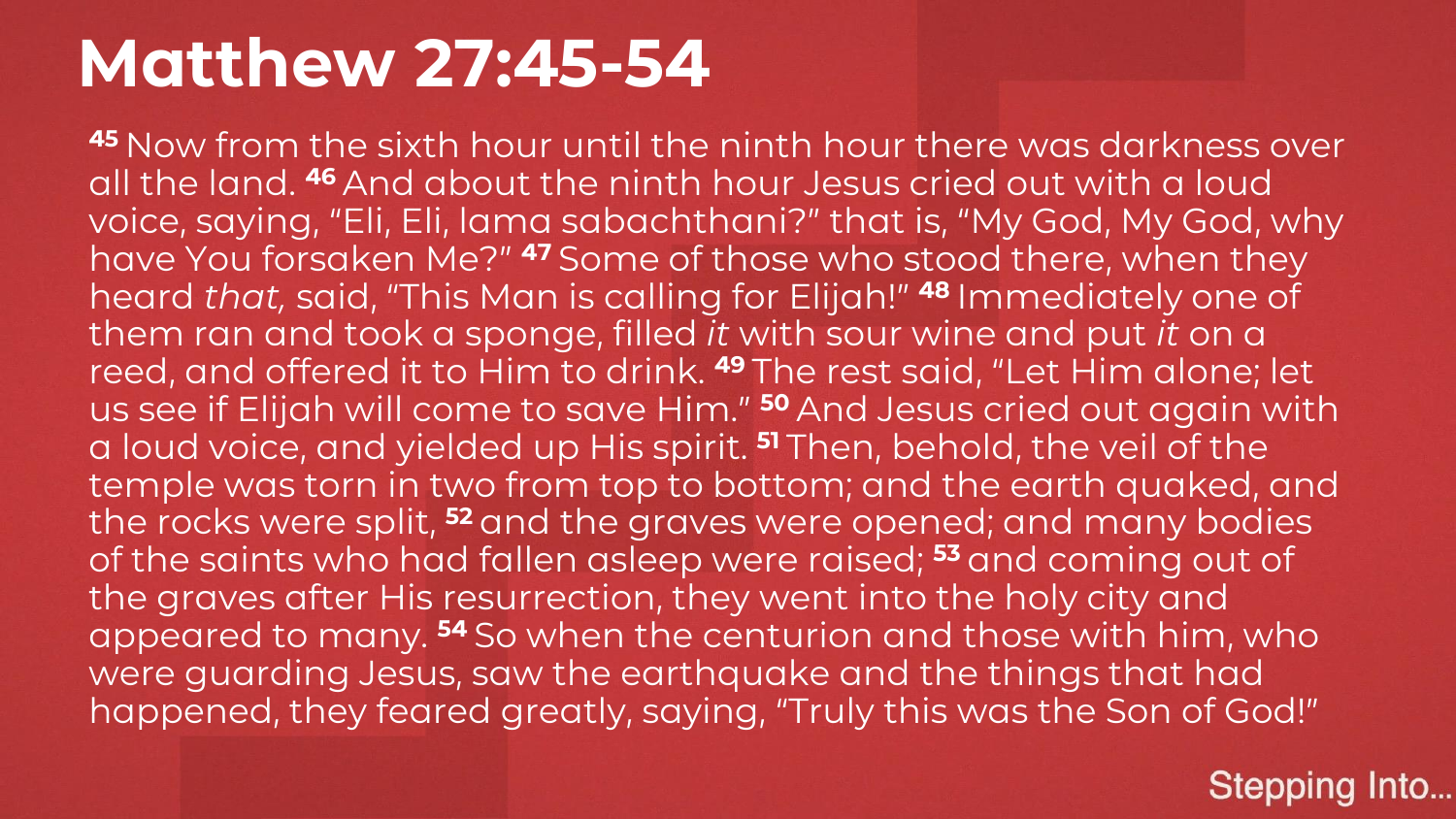# The three Spring Feasts

- Passover (Pesach)
- Unleavened Bread (Chag HaMatzot)
- First Fruits (Yom HaBikkurim).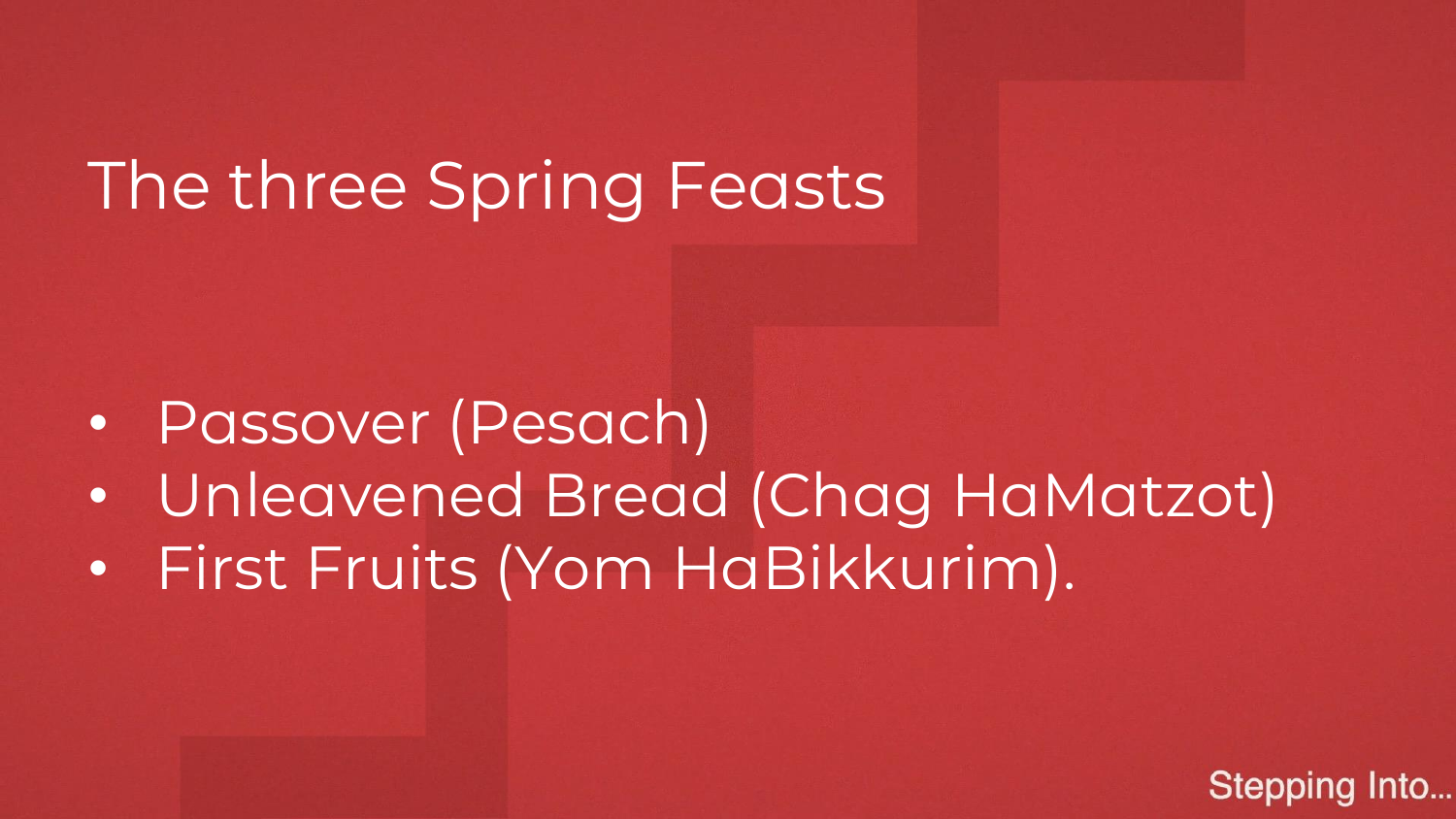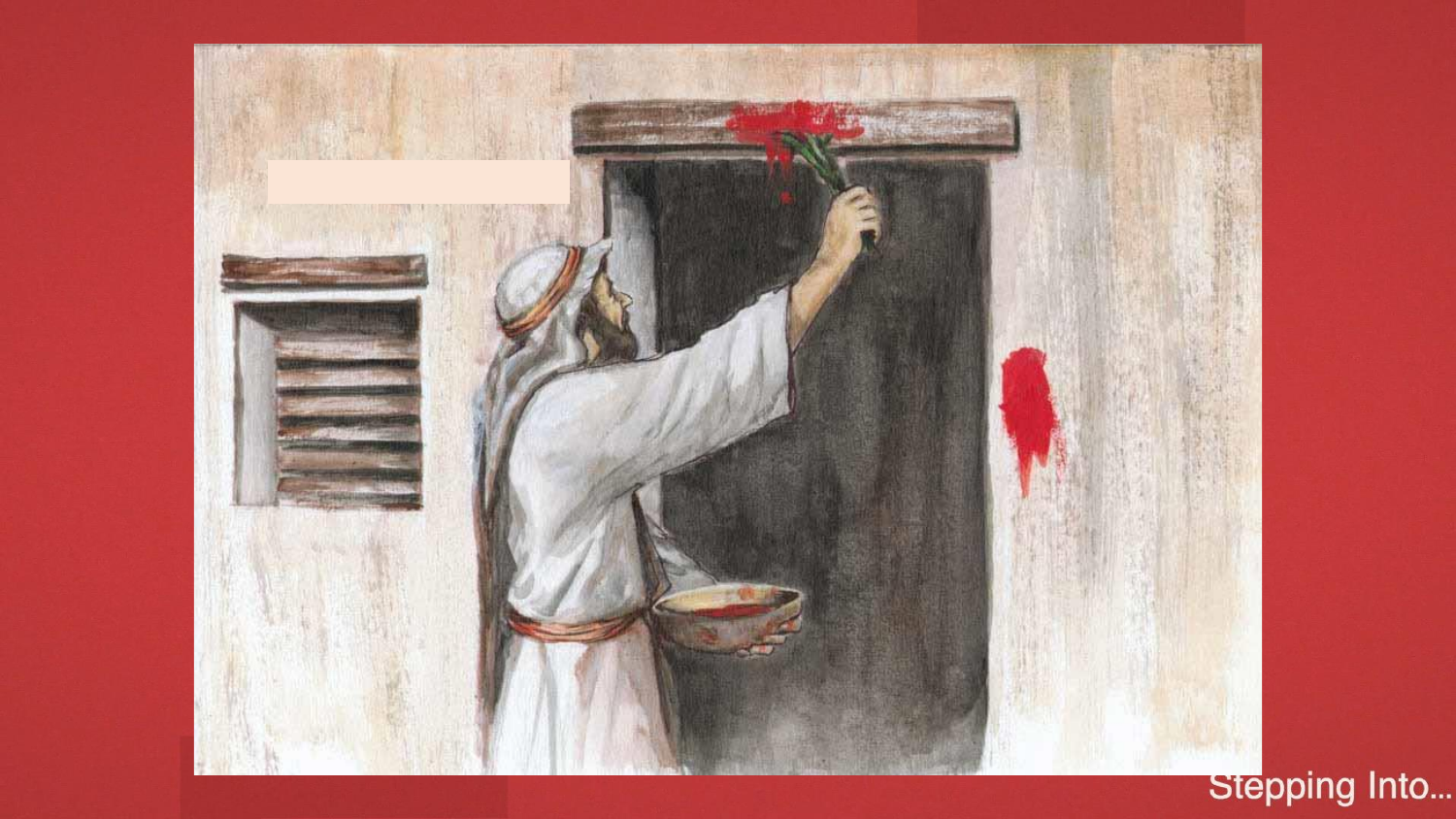# **1 Corinthians 5:7-8**

Therefore purge out the old leaven, that you may be a new lump, since you truly are unleavened. For indeed Christ, our Passover, was sacrificed for us. **<sup>8</sup>** Therefore let us keep the feast, not with old leaven, nor with the leaven of malice and wickedness, but with the unleavened *bread* of sincerity and truth.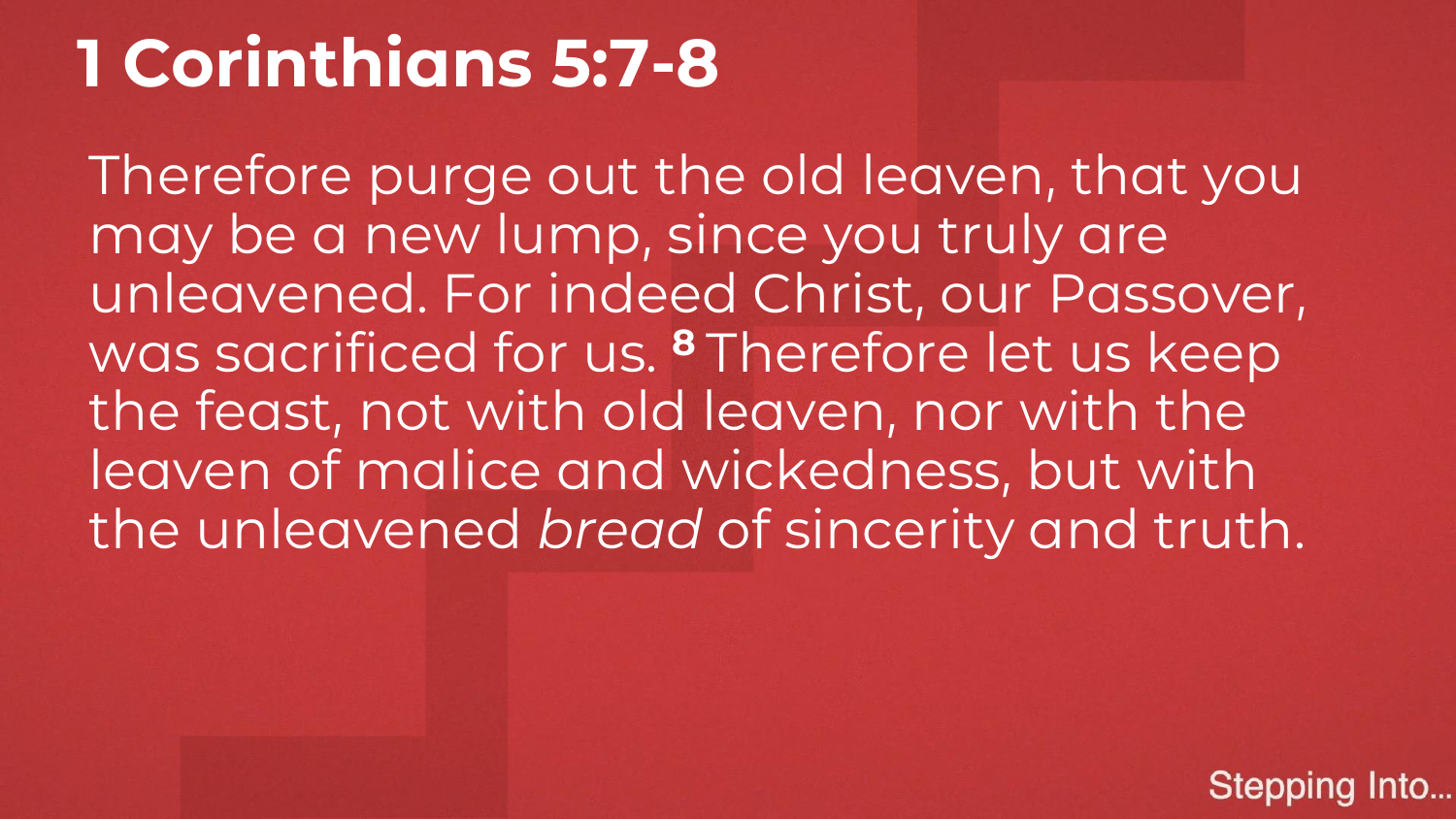# **1 Corinthians 15:20-26**

**<sup>20</sup>** But now Christ is risen from the dead, *and* has become the firstfruits of those who have fallen asleep. **<sup>21</sup>** For since by man *came* death, by Man also *came* the resurrection of the dead. **<sup>22</sup>** For as in Adam all die, even so in Christ all shall be made alive. **<sup>23</sup>** But each one in his own order: Christ the firstfruits, afterward those *who are* Christ's at His coming. **<sup>24</sup>** Then *comes* the end, when He delivers the kingdom to God the Father, when He puts an end to all rule and all authority and power. **<sup>25</sup>** For He must reign till He has put all enemies under His feet. **<sup>26</sup>** The last enemy *that* will be destroyed *is* death.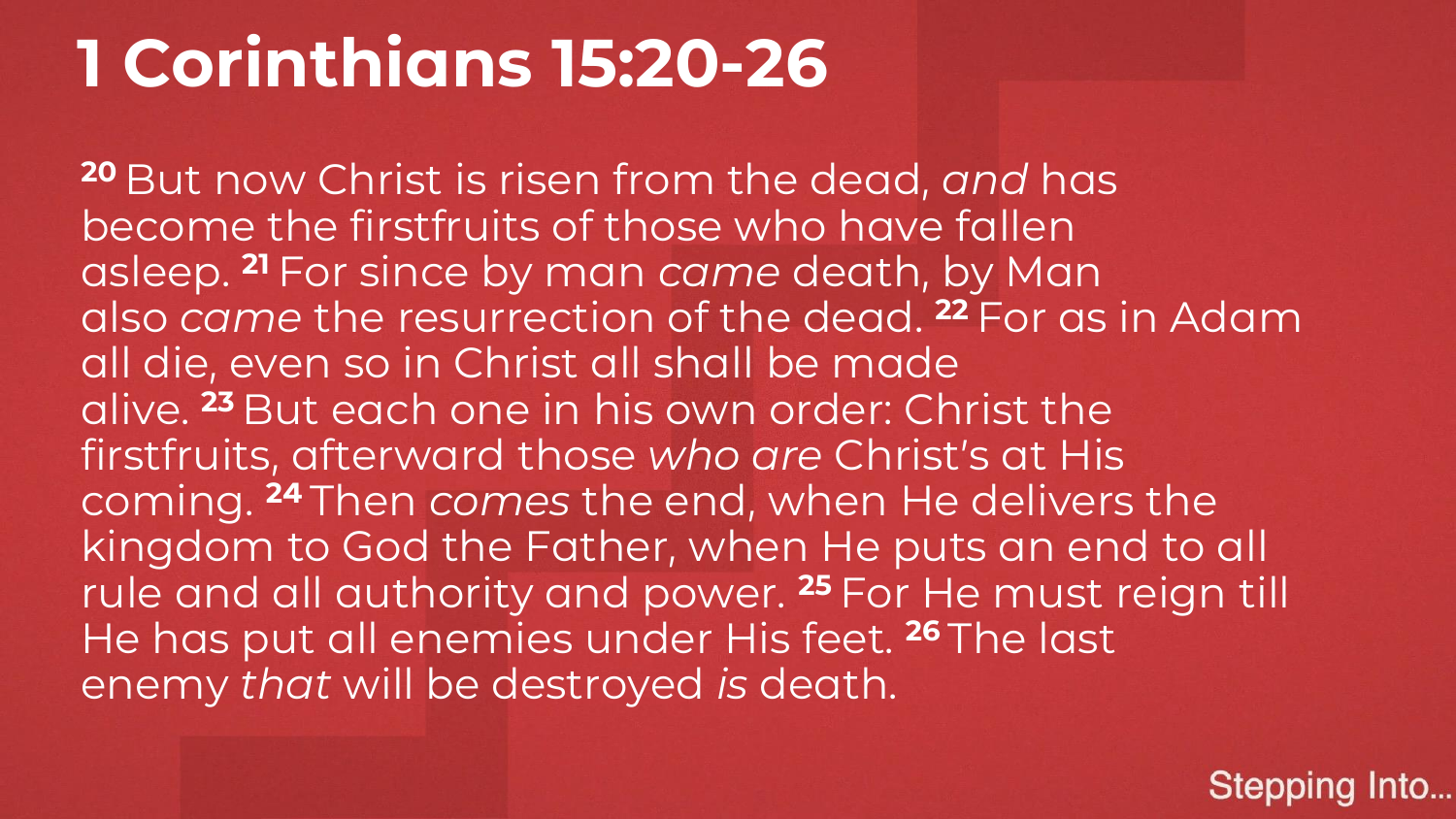

### **The Feast of Firstfruits**

- On the third day of unleavened bread
- On the morning after the sabbath
- Barley sheaf waved not burnt
- Coincided with a burnt offering a Lamb without blemish
- And a meal offering unleavened bread mixed with oil and wine

### **How was this fulfilled:**

- Jesus rose early on the morning after the sabbath (third day -Sunday Morning)
- The burnt offering speaks of total consecration of a victim without sin
- The bread and wine goes right back to the priest king Melchizedek, and it is also the central element of the Passover – and what we call communion today.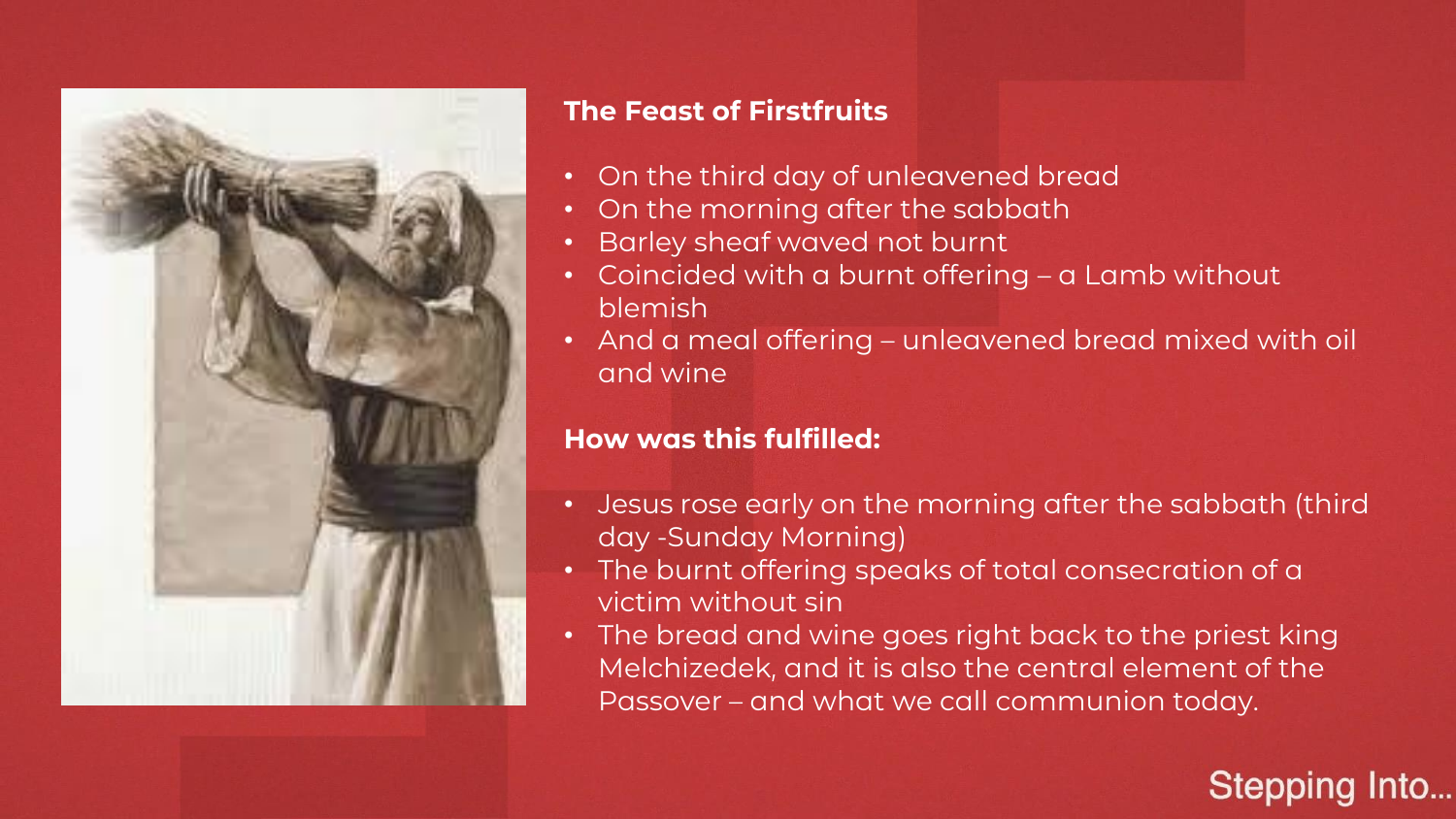### **Hebrews 10:11-14**

**<sup>11</sup>** And every priest stands ministering daily and offering repeatedly the same sacrifices, which can never take away sins. **<sup>12</sup>** But this Man, after He had offered one sacrifice for sins forever, sat down at the right hand of God, **<sup>13</sup>** from that time waiting till His enemies are made His footstool. **<sup>14</sup>** For by one offering He has perfected forever those who are being sanctified.

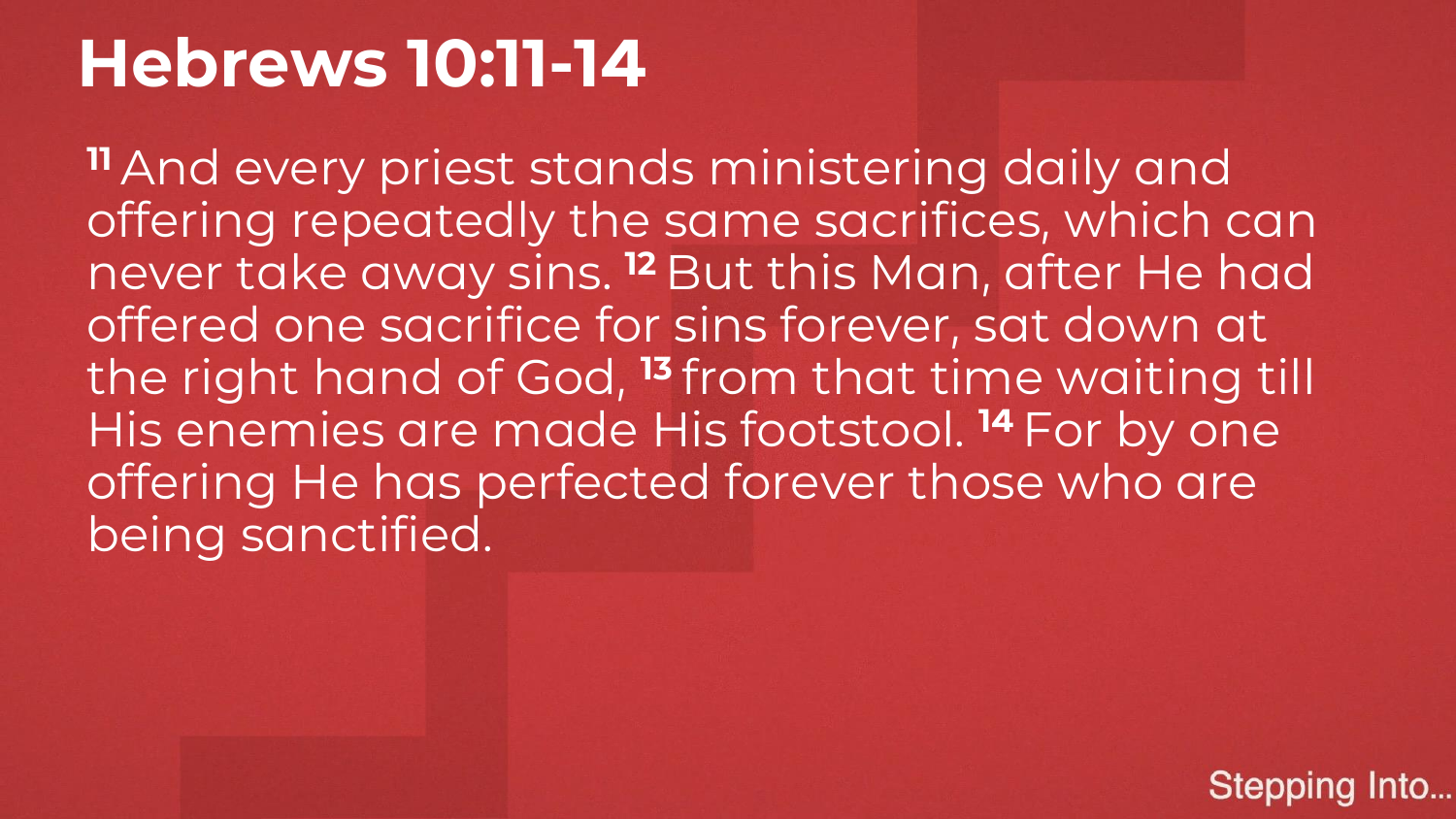### **Romans 8:11**

'But if the Spirit of Him who raised Jesus from the dead dwells in you, He who raised Christ from the dead will also give life to your mortal bodies through His Spirit who dwells in you.'

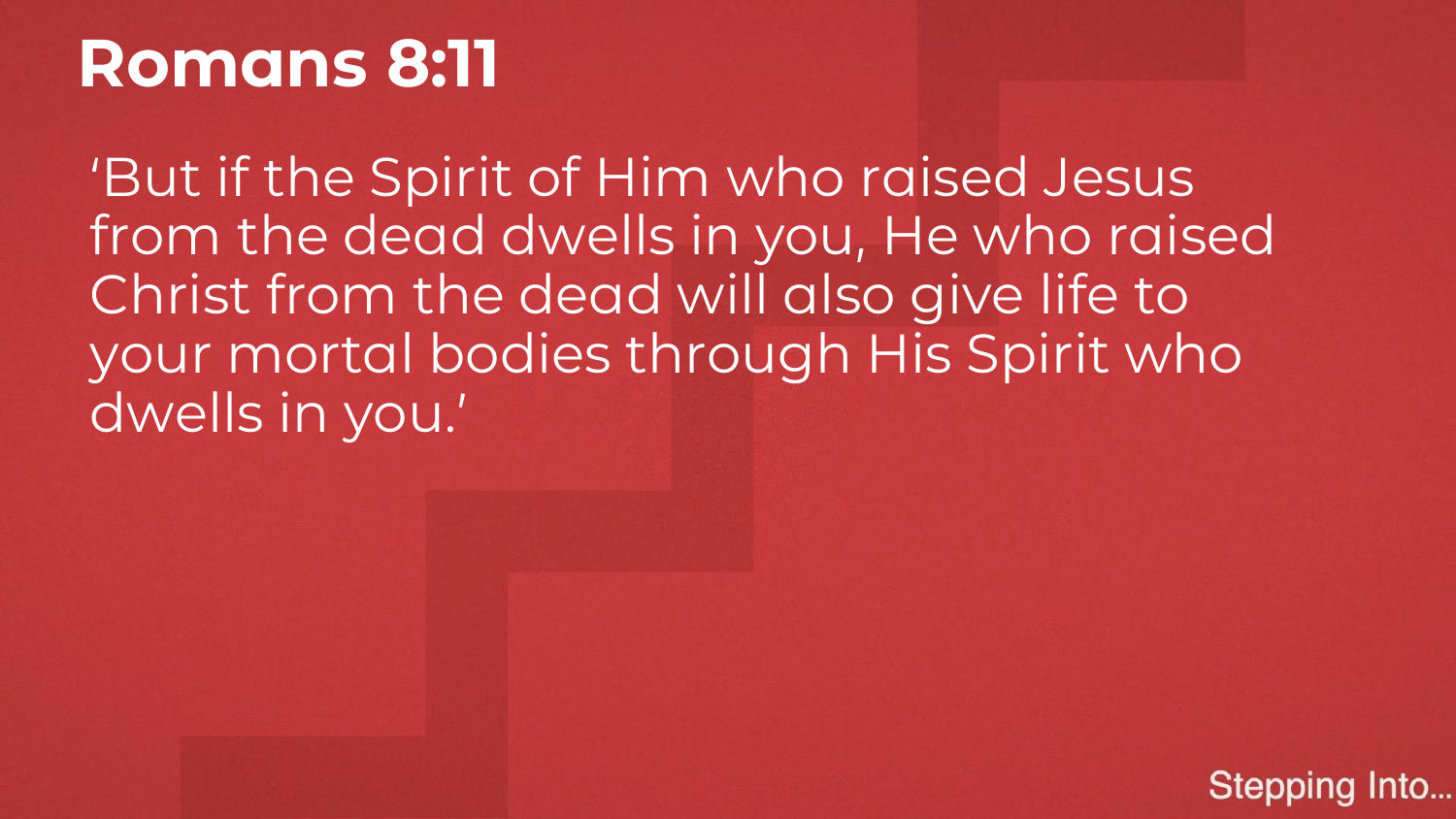# **Ephesians 3:8-12**

**<sup>8</sup>** To me, who am less than the least of all the saints, this grace was given, that I should preach among the Gentiles the unsearchable riches of Christ, **<sup>9</sup>** and to make all see what *is* the fellowship of the mystery, which from the beginning of the ages has been hidden in God who created all things through Jesus Christ; **<sup>10</sup>** to the intent that now the manifold wisdom of God might be made known by the church to the principalities and powers in the heavenly *places,* **<sup>11</sup>** according to the eternal purpose which He accomplished in Christ Jesus our Lord, **<sup>12</sup>** in whom we have boldness and access with confidence through faith in Him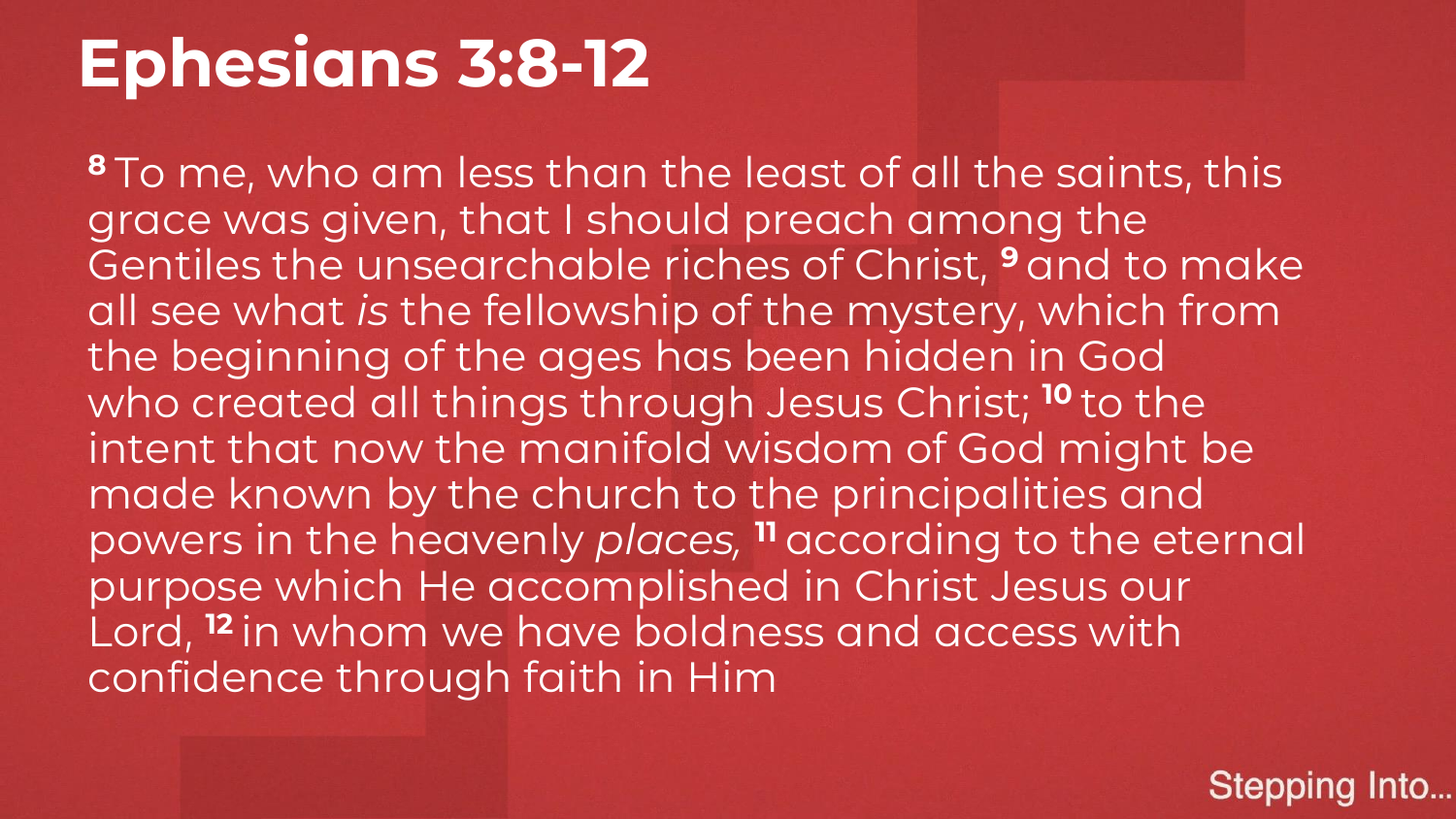### *Brian's Preaching Notes: Stepping into…..power that brings confidence*

### Matthew 27:45-54

This is a powerful account of the impact of power of the resurrection on people and the natural and spiritual world.

- It includes the unusual account of the people who rose from their graves.
- What on earth did people think when they saw these people?
- Maybe we don't know the who, but we do know the why.

This week we have just celebrated three biblical feats that coincide with Easter.

Passover, Unleavened Bread and Firstfruits.

Passover (Pesach) is one day in the week of three feasts which includes: Unleavened Bread (Chag HaMatzot); and First Fruits (Yom HaBikkurim).

Passover remembers that the Israelites put the blood of a lamb on the doorposts so that the angel of death would 'passover' their homes in Egypt. The single most important event in the history of Israel – their freedom from slavery.

As believers in Jesus today we know that Jesus was crucified and died on Passover, He is the fulfilment of that feast – His blood was shed and it covers our life so that we have forgiveness.

Unleavened bread starts the day after Passover when leaven must not be eaten for the whole 7 days. Symbolic of the ridding of the influence of Egypt from the Israelites and of dealing with sin and living holy. As believers in Jesus, it represents deliverance from sin and bondage under satan and this world, to complete freedom. Living a sanctified life.

Passover – Redemption Unleavened Bread – Sanctification

1 Corinthians 5:7-8

The third day of Passover is the Feast of Firstfruits. The day is significant because it was the day Jesus rose from the dead. He was the first fruit.

1 Corinthians 15:20-26

The significance of these three feasts for us today:

We all have sin in our lives. And the image is of leaven. Leaven is any substance (like yeast) is used to produce fermentation in dough.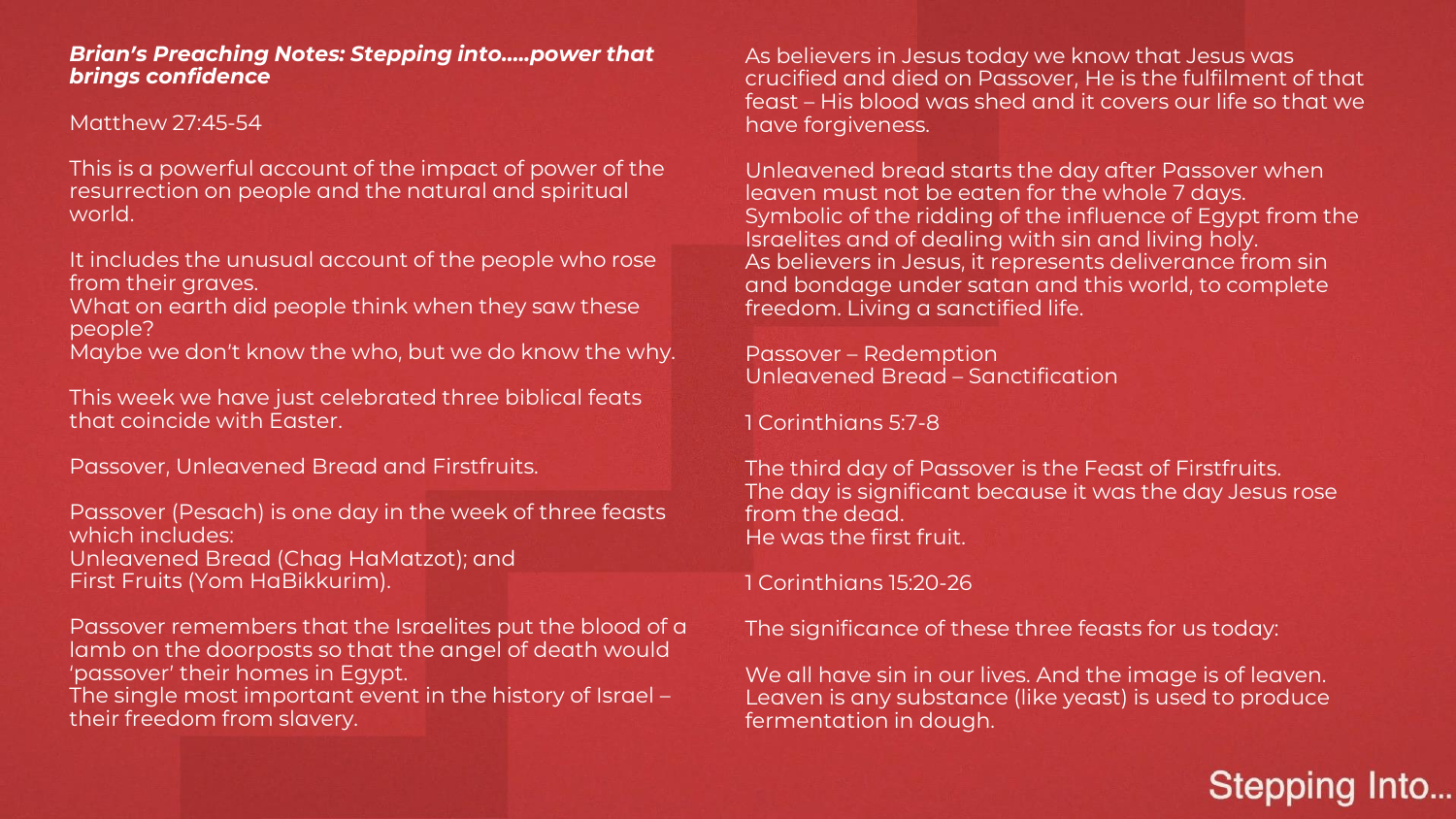Galatians 5:9 Paul says 'a little leaven leavens the whole lump'.

It only takes a little – sin, hypocrisy, wrong teaching – to affect the whole thing.

Jesus has, by His death, provided forgiveness for our sin, through repentance and living in right relationship with God.

### 1 John 1:9

9 If we confess our sins, He is faithful and just to forgive us our sins and to cleanse us from all unrighteousness.

Provision has been made and nothing more need to be done.

Details of the feast and its links to Matthew 27: The feast of First Fruits is described in Leviticus 23. The instruction in vs 9 to 12 is that on that day a sheaf of Barley, the first crop to ripen, was waved before the Lord.

Then a burnt offering of perfect lamb is made At the same time an offering of unleavened bread with oil and wine is made.

Jesus rose early on the morning after the sabbath at the same time this offering was being made. (third day - Sunday Morning)

The burnt offering speaks of total consecration of a victim without sin

The bread and wine goes right back to the priest king Melchizedek, and it is also the central element of the Passover – and what we call communion today.

Melchizedek was the first person identified as a High Priest, although its implied Adam and others after him fulfilled that role too. In Psalm 110 God says that his Son will be 'a Priest forever according to the order of Melchizedek'.

In His death and resurrection Jesus fulfilled the role of the High Priest by offering Himself. The language in the New Testament is deliberate: In Hebrews 7:27 the writer says about Jesus 'He offered up Himself'

Hebrews 10:11-14

Jesus says that He freely lays down His life for the sheep. His life was not taken from Him, He gave it willingly.

And what was the barley sheaf in His case? This takes us back to our scripture right at the beginning.

As the High Priest Jesus offered Himself, so He offers His first fruits to God and proof of His perfect sacrifice. The authority of the High Priest had passed from Caiaphus to Jesus a couple of days before.